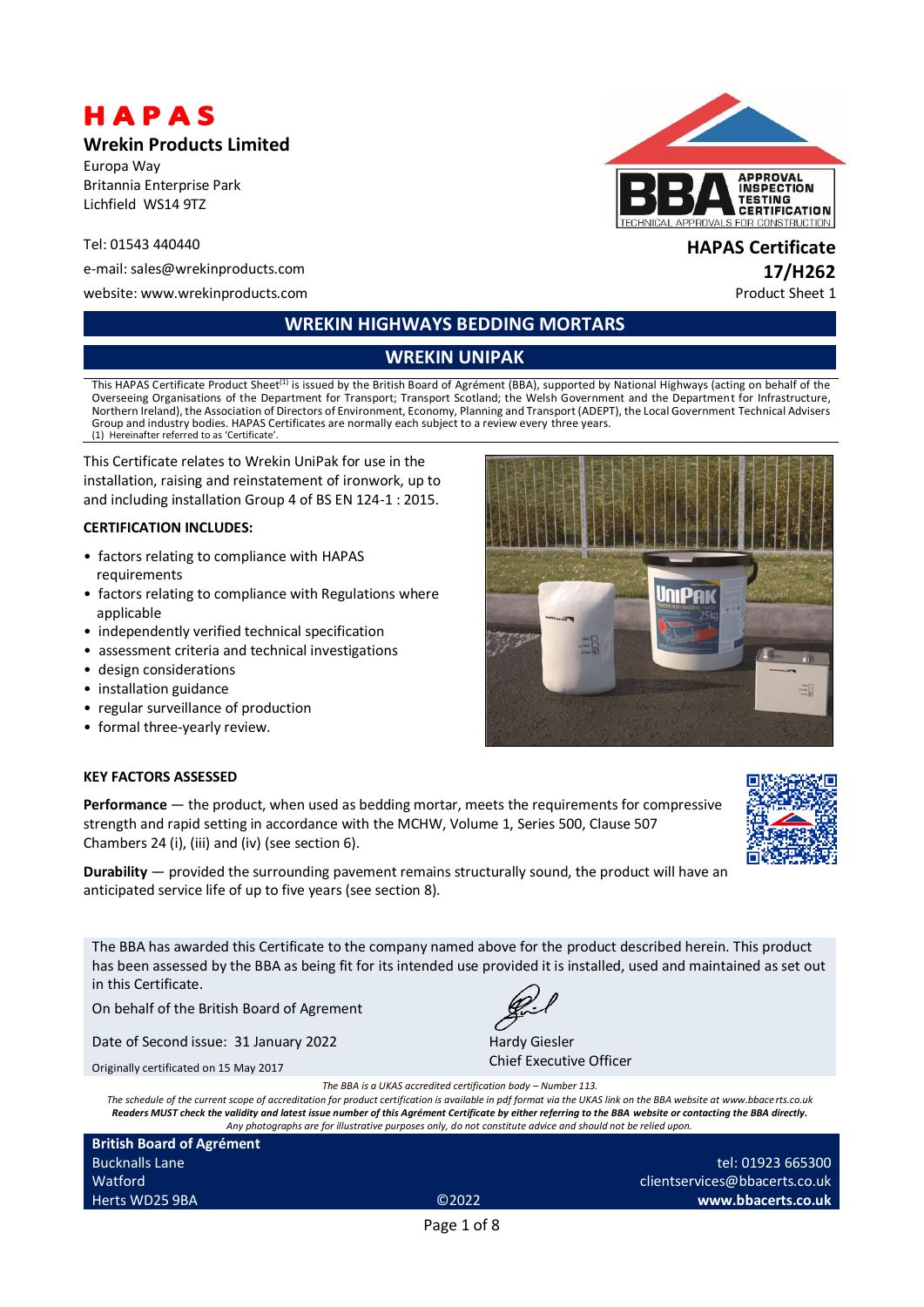### **Requirements**

In the opinion of the BBA, Wrekin UniPak, when manufactured and installed in accordance with the provisions of this Certificate, is satisfactory as an ironwork installation product. The product meets the relevant requirements bedding mortars of the MCHW, Volume 1, Series 500, Clause 507 Chambers, 44 and meets the relevant requirements for bedding materials of the MCHW, Volume 1, Series 500, Clause 507, Chambers 24.

(1) The MCHW is operated by the Overseeing Organisations: National Highways, Transport Scotland, the Welsh Government and the Department for Infrastructure(Northern Ireland).

### **Regulations**

# **Construction (Design and Management) Regulations 2015 Construction (Design and Management) Regulations (Northern Ireland) 2016**

Information in this Certificate may assist the client, designer (including Principal Designer) and contractor (including Principal Contractor) to address their obligations under these Regulations.

See section: 3 *Delivery and site handling* (3.1 and 3.3) of this Certificate.

### **Technical Specification**

### **1 Description**

1.1 Wrekin UniPak is a fast-setting two-part polyester resin mortar consisting of the following components:

- **•** UniPak Filler Component consisting of a blend of sand and catalyst. The catalyst component acts as activator in the hardening process when combined with the resin compound
- **•** UniPak Resin Component an amber liquid organic compound, used in combination with the powder component.

1.2 The following materials may be used with the product:

**•** cementitious backfill mortar used to provide a level surface prior to application of permanent surfacing materials.

1.3 Quality control checks are carried out on the raw materials during manufacture and on the finished product.

### **2 Manufacture**

2.1 The product is manufactured using typical batch-blending processes for producing resin and powder blends.

2.2 As part of the assessment and ongoing surveillance of product quality, the BBA has:

- agreed with the manufacturer the quality control procedures and product testing to be undertaken
- **•** assessed and agreed the quality control operated over batches of incoming materials
- **•** monitored the production process and verified that it is in accordance with the documented process
- **•** evaluated the process for management of nonconformities
- **•** checked that equipment has been properly tested and calibrated
- **•** undertaken to carry out the above measures on a regular basis through a surveillance process, to verify that the specifications and quality control operated by the manufacturer are being maintained.

2.3 The management system of Wrekin Products Ltd has been assessed and registered as meeting the requirements of BS EN ISO 9001 : 2015by BSI (Certificate FM32898).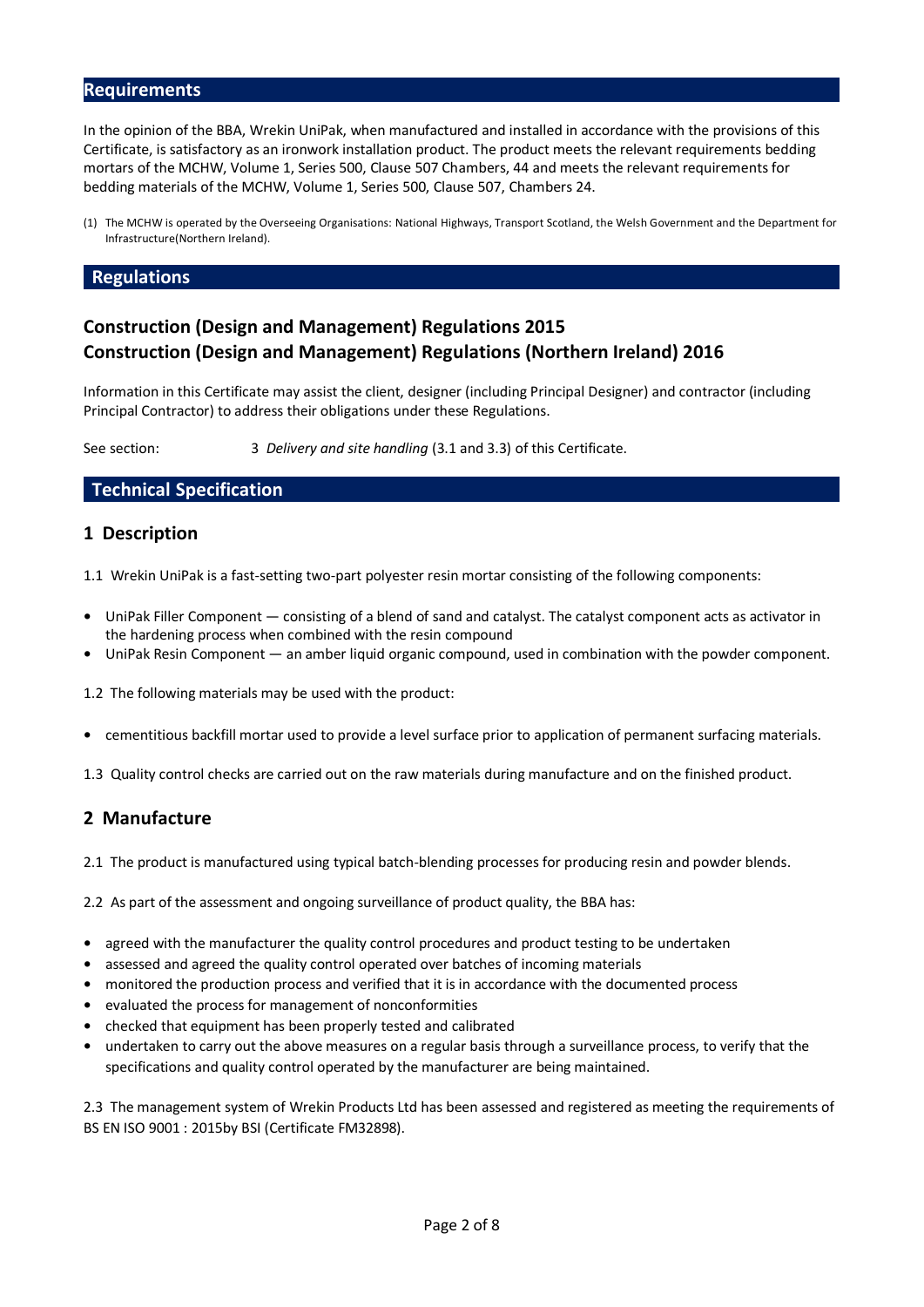# **3 Delivery and site handling**

3.1 The product is delivered to site in the packaging and weights given in Table 1. Packaging bears the Certificate holder's name and address, and the mixing instructions.

| Table 1 Wrekin UniPak packaging and weight |                   |                            |                           |  |
|--------------------------------------------|-------------------|----------------------------|---------------------------|--|
| <b>Product type</b>                        | Weight (kg)       | <b>Packaging type</b>      | Shelf Life (months) $(1)$ |  |
| Wrekin UniPak                              | 25<br>12.5<br>6.5 | Tub containing the 2 parts |                           |  |
| backfill mortar                            | 25                | 2 part plastic bag         |                           |  |

(1) Unopened containers/packs, when stored under dry conditions in accordance with the Certificate holder's instructions.

3.2 The product must be stored in unopened containers, in dark, cool and dry locations away from extremes of temperature.

3.3 The Certificate holder has taken the responsibility to classify and label the product under the *CLP Regulation (EC) No 1272/2008 on the classification, labelling and packaging of substances and mixtures.* Users must refer to the relevant safety data sheet(s).

### **Assessment and Technical Investigations**

*Table 1 Wrekin UniPak packaging and weight*

The following is a summary of the assessment and technical investigations carried out on Wrekin UniPak.

### **Design Considerations**

### **4 Use**

4.1 Wrekin UniPak is satisfactory for use in the installation, raising and reinstatement of ironwork, up to and including installation Group 4 of BS EN 124-1 : 2015,for carriageways of roads (including pedestrian streets), hard shoulders and parking areas, for all types of road vehicles.

4.2 The product is used for bedding and fixing applications in highways and pavements.

4.3 When used as a bedding material the thickness must be 10 to 50 mm.

# **5 Practicability of installation**

Installation of the product must be carried out by specialist contractors experienced with this type of product.

# **6 Performance**

6.1 Wrekin UniPak, when used as a bedding material, will achieve a nominal compressive strength of 60 N·mm<sup>-2</sup> within two hours and will meet the requirements of the MCHW, Volume 1, Series 500, Clause 507 Chambers, 44.

6.2 The product also meets the requirements for bedding materials of the MCHW, Volume 1, Series 500, Clause 507 Chambers, 24 (i), (iii) and (iv) for temperatures between 5 and 30°C.

6.3 The workable life of the mixed Wrekin UniPak, with regards to the requirements of HA 104/09 Clause 6.1(b), is temperature dependent, with warm conditions accelerating the setting and low temperature conditions requiring extended curing times (see section 11).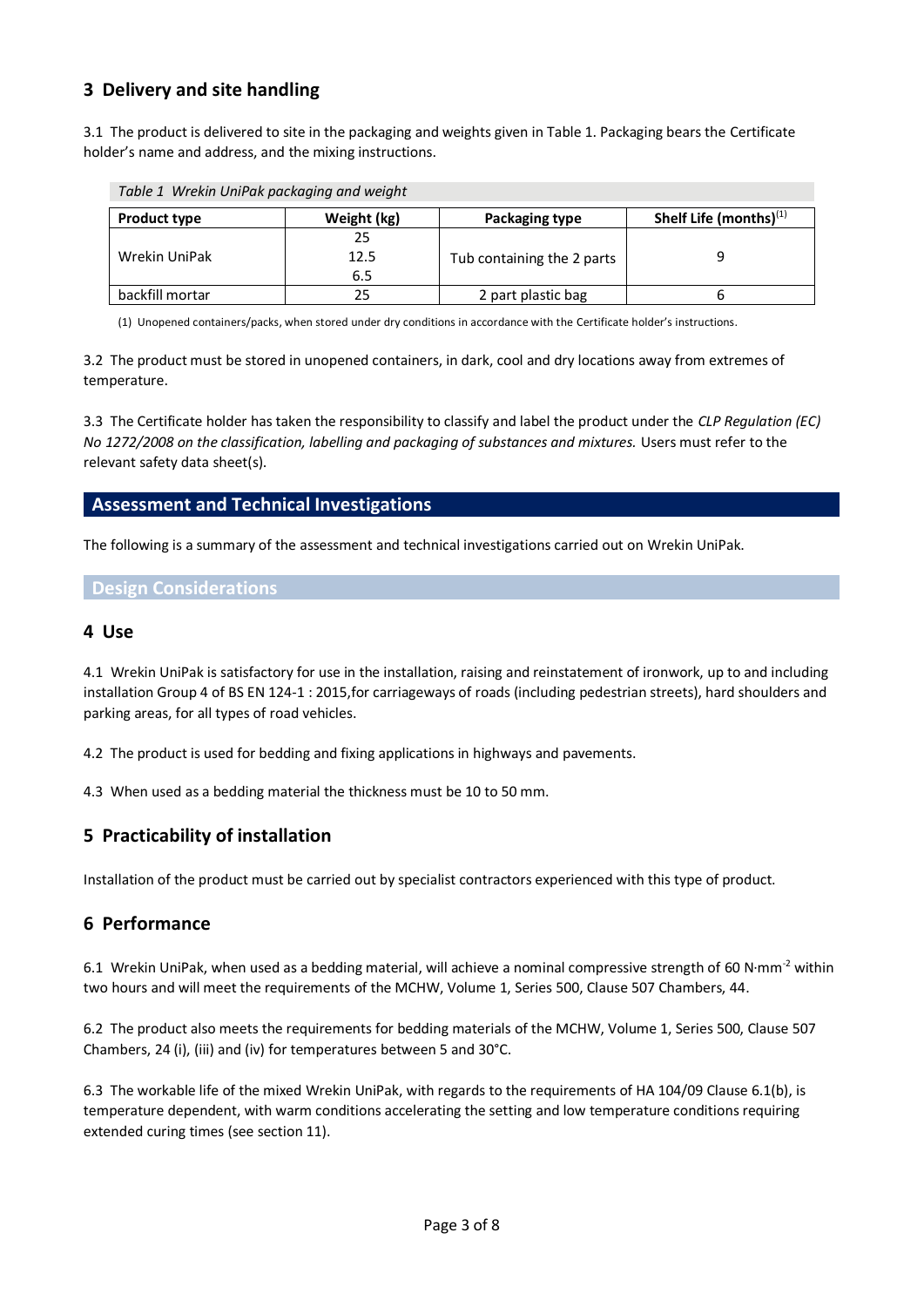# **7 Maintenance**

The product is not subject to any routine maintenance requirements but any damage must be repaired as soon as practicable (see section 12).

# **8 Durability**

Provided the surrounding pavement remains structurally sound, the product will have an anticipated service life of up to five years.

### **Installation**

# **9 General**

9.1 The mixing and installation of Wrekin UniPak must be carried out in accordance with the procedures described in this Certificate and the Certificate holder's literature. Reference must also be made to the *Recommendations for Installation* of Annex F, BS EN 124-1 : 2015.

9.2 The compressive strength characteristics of Wrekin UniPak are affected by temperature, which must be between 5 and 30°C during curing. The advice of the Certificate holder must be sought when the material temperature is outside this range.

9.3 Precast concrete inspection chambers should comply with the requirements of BS 5911-4 : 2002 and BS EN 752 : 2017.

9.4 Where other materials are to be used in conjunction with the product (eg to repair/rebuild the supporting structure), such materials should have a strength commensurate with the reinstatement product, in accordance with the MCHW, Volume 1, Series 500, Clause 507 Chambers, 44.

9.5 When packing materials are used to support and level the frame, they must be compatible with the product and of sufficient strength so as not to detrimentally affect the compressive strength of the bedding material. The Certificate holder must be consulted for suitable materials.

# **10 Substrate preparation**

10.1 A perimeter area, indicating the minimum width needed for excavation to include any defects, is marked out around the existing frame of a failed installation.

10.2 The marked area is saw-cut and excavated to uncover the flange of the existing cover and frame. The existing cover and frame are removed using a suitable lifting device, taking care to avoid dropping loose materials into the shaft.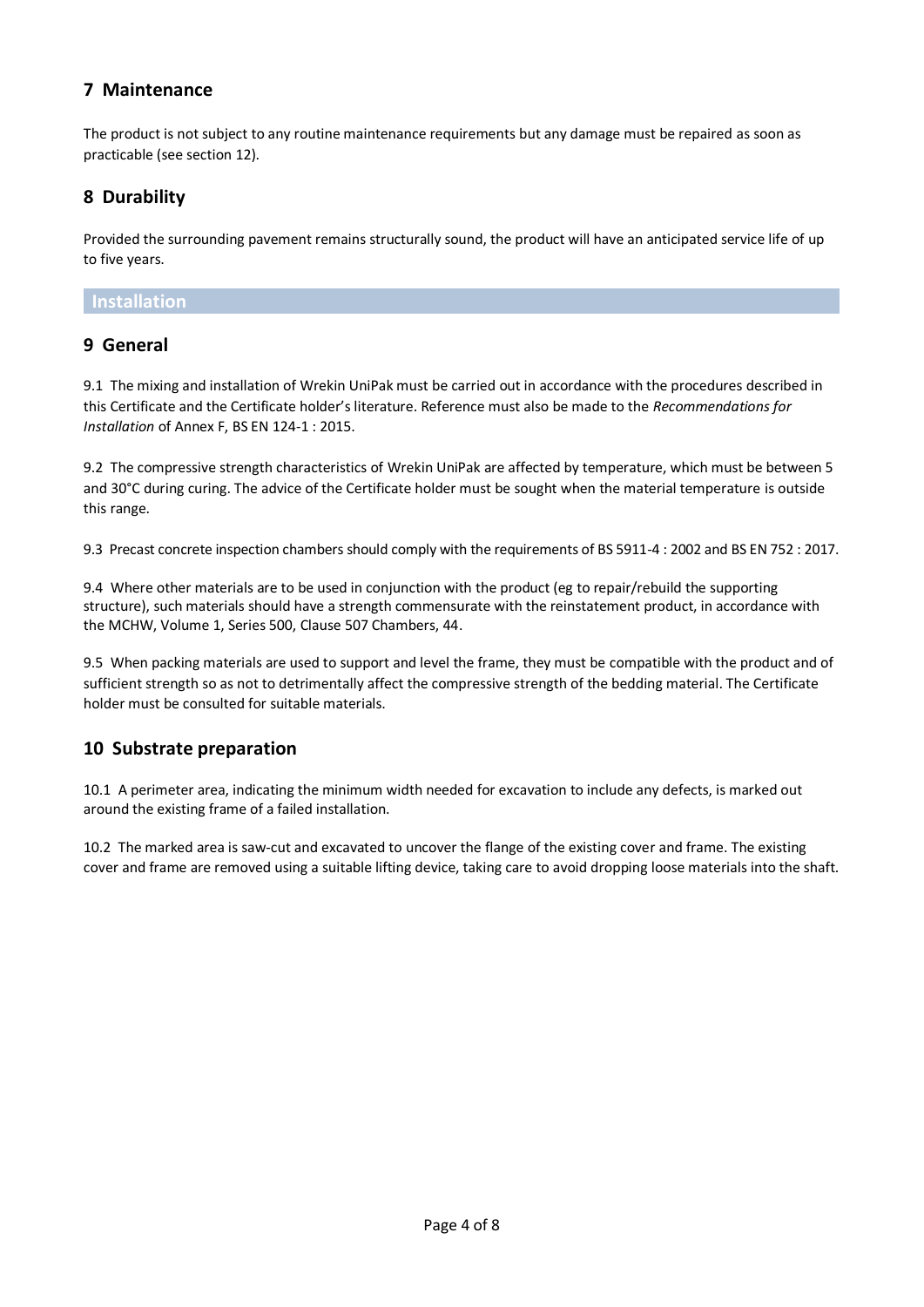

10.3 All old bedding mortar is removed, and the supporting structure is cut back or loose bricks are removed, until a sound base is achieved.

10.4 The newly-exposed substrate must be clean, free from oil, grease and dust, and be dry and free from loose particles and other contamination, ensuring a sound substrate is achieved. Checks must be made to confirm that it is of adequate size and strength to support the frame, cover and expected loading prior to commencing the reinstatement work.

10.5 The depth needed to install the frame and cover level to the road surface is determined, taking into account the depth of the frame and the manufacturer's recommended maximum and minimum thicknesses (see section 4.3).

10.6 The finishing course of the supporting structure must be adjusted accordingly. For brick structures, levelling should be achieved prior to the installation of the final course.

10.7 Concrete structures must be repaired using suitable concrete repair techniques and materials. The Certificate holder must be consulted for suitable materials.

10.8 All old bedding material, loose paint, rust and any other debris must be removed from the frame prior to installation.

# **11 Installation**

11.1 The product is mixed and laid strictly in accordance with the Certificate holder's literature and this Certificate.

11.2 The substrate must be clean and dry prior to application of the mortar.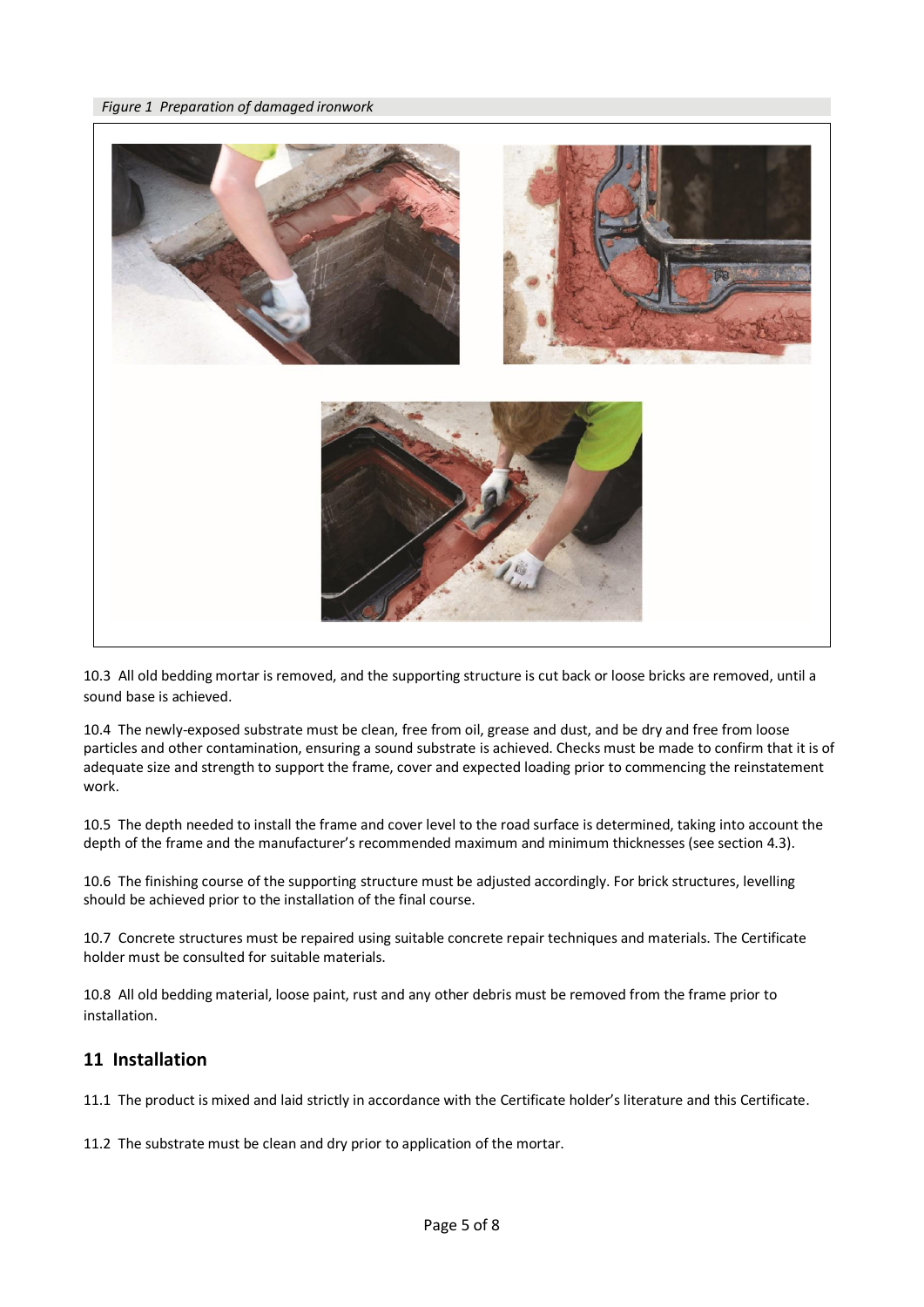11.3 When mixing, the filler component is slowly added to the resin, at a ratio of one bag of filler to one tin of resin, and mechanically mixed to achieve a firm non-slump mix with a uniform consistency. The mixed product must be used within five to ten minutes of mixing (dependant on temperature). If the product is to be installed at temperatures below 5˚C or above 30˚C, the Certificate holder should be consulted for further guidance.

11.4 The mixed productmust be placed immediately on the supporting structure (see Figure 1). The product must be applied in a single pass, in a bed of 5 to 50 mm thickness, allowing a 5 to 10 mm excess thickness.

11.5 The frame is then placed onto the bedding mortar, ensuring that it is fully supported and that the frame does not overhang the bedding mortar at any point. A straight edge is placed over the frame and the surrounding carriageway, tamping the frame to ensure the correct level is achieved.

11.6 Care must be taken to eliminate air voids between the substrate/bedding and the bedding/frame. Any exposed areas must be float finished, the voids filled and any loose material removed.

11.7 The bedding mortar should be allowed to set to a point at which a tap with a hammer leaves no depression. Once this is achieved, the backfill concrete can be applied.

11.8 Once the backfill material has reached the initial set, ensure all surfaces are covered in preparation for the application of either a hot- or cold-applied asphalt course.

11.9 The traffic can be re-opened after 2 hours following completion of the installation, depending on site conditions.

# **12 Repair**

In the event that the product is damaged, the ironwork will need to be removed and reinstated as detailed in sections 9 to 11.

### **Technical Investigations**

# **13 Tests**

Tests were carried out and the results assessed to determine:

- **•** pot life and workability
- **•** tensile strength
- **•** shrinkage
- **•** water absorption
- **•** compression strength
- **•** flexural strength
- **•** effect of freeze/thaw
- **•** full-scale load testing with D400 access cover.

# **14 Investigations**

14.1 The manufacturing process was evaluated, including the methods adopted for quality control, and details were obtained of the quality and composition of the materials used.

14.2 Visits to sites were made to witness installation of the product.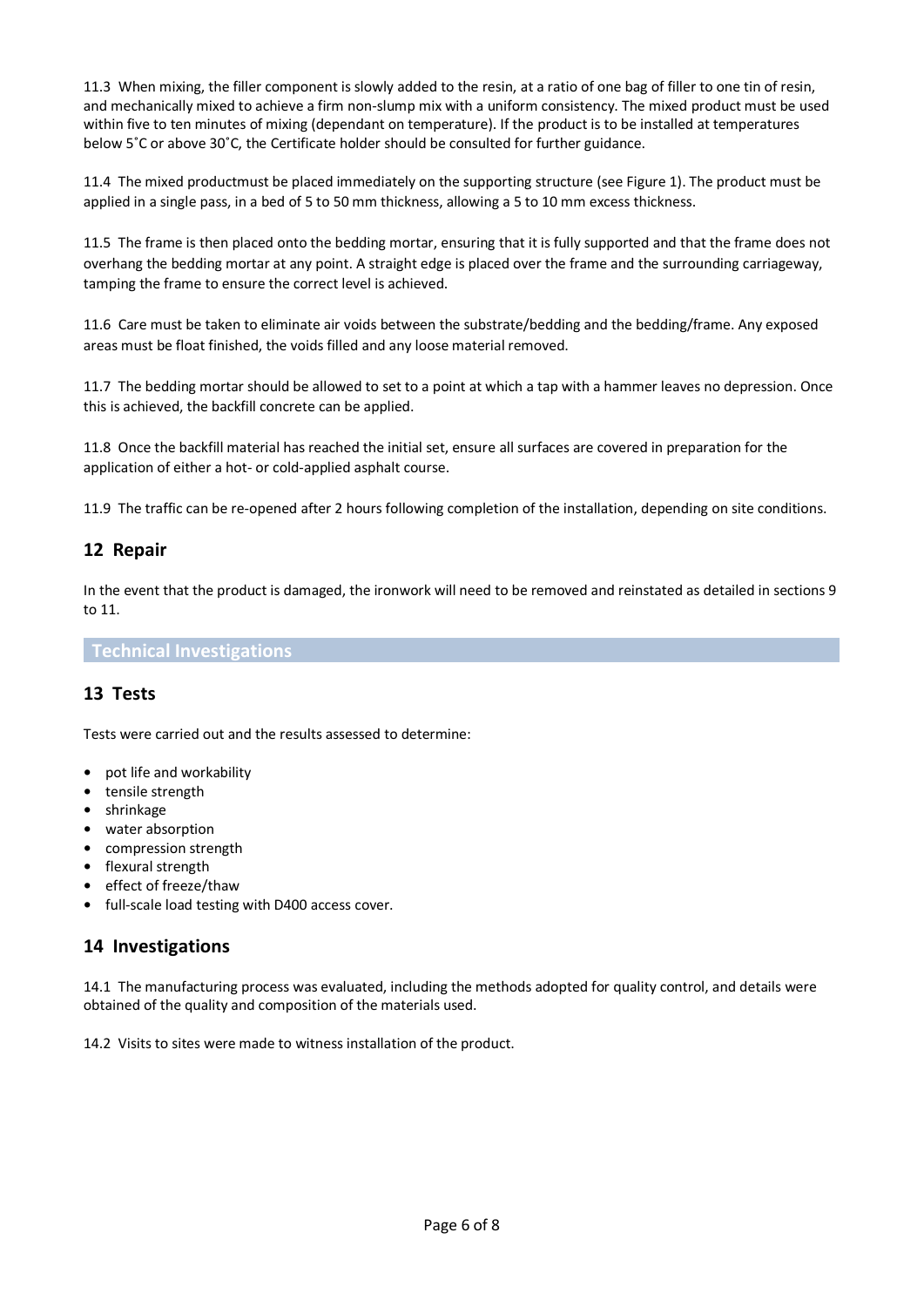# **Bibliography**

BS 5911-4 : 2002 + A2 : 2010 *Concrete pipes and ancillary concrete products — Specification for unreinforced and reinforced concrete inspection chambers (complementary to BS EN 1917 : 2002)*

BS EN 124 -1: 2015 *Gully tops and manhole tops for vehicular and pedestrian areas - Gully tops and manhole tops made of composite materials*

BS EN 752 : 2017 *Drain and sewer s outside buildings*

BS EN ISO 9001 : 2015 *Quality management systems — Requirements*

*Manual of Contract Documents for Highway Works (MCHW), Volume 1, Specification for Highway Works, Series 500, Clause 507.24 (02/20)* 

*Manual of Contract Documents for Highway Works (MCHW), Volume 1, Specification for Highway Works, Series 500, Clause 507.44 (02/20)*